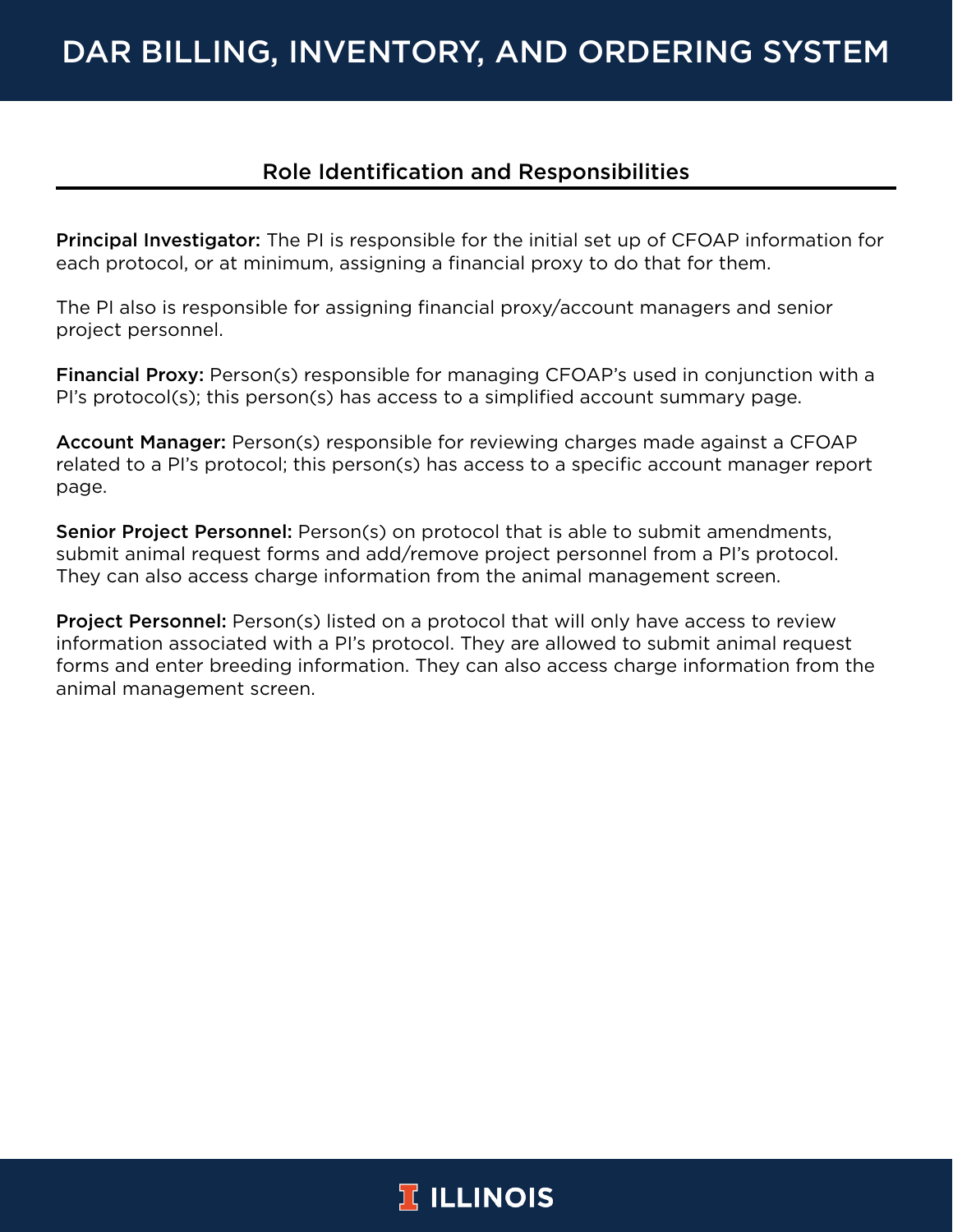#### Guide to Adding CFOAPs—For Principal Investigators

1. Go to Accounts & Summaries:

<https://iacuc-protocols.research.illinois.edu/DAR/Dashboard.aspx>

a. Accounts & Summaries can only be accessed by a PI. If you want someone else to enter your CFOAP information, you will need to designate them as a Financial Proxy (Step 3).

- 2. Select the "Payment Accounts" Tab
- 3. (Optional) Add Proxies to the "Financial Proxies" table.

a. Proxies will automatically receive a link to a site where they can manage CFOP's on your behalf.

- 4. Add CFOP's to the "Account Manager" table
	- a. Click the "Add" button at the upper right corner of the table.
	- b. Enter the CFOP.
	- c. Add a description to help with identifying it later.
	- d. Add an Account Manager
	- e. Click the "Save" button
- 5. Add Payment Accounts for each of your Protocols
	- a. Click the "Add" button at the upper right corner of the table.
	- b. Select the Protocol from the dropdown list.
	- c. Click the "Add" button at the upper right corner of the "CFOAPs" table.
	- d. Select the CFOP from the dropdown list.
	- e. Adjust the Percentage value, if needed.
	- f. Click the "Update" button.
	- g. If splitting charges between multiple CFOAPs, repeat steps a f as needed.
	- h. Click the "Save" button

|                                              |                                                                                             | Office of the Vice Chancellor for Research<br><b>IACUC Online Protocols</b>                 |                     |
|----------------------------------------------|---------------------------------------------------------------------------------------------|---------------------------------------------------------------------------------------------|---------------------|
|                                              | Admin Dashboard                                                                             | Accounts & Summaries - Pertocols - Personnel Compliance<br><b>Online Training</b><br>Logout |                     |
| <b>Accounts &amp; Summaries</b>              |                                                                                             |                                                                                             |                     |
| LENANDA TRANSPER                             | Cape Counts Per Dieres Other Diarges Personnel Compliance Cyclers Summary Transfers Summary |                                                                                             |                     |
| 3<br>Financial Propies: Exter Name or Netto- |                                                                                             |                                                                                             |                     |
| Name                                         | Enat.                                                                                       | <b>Phone</b>                                                                                |                     |
|                                              |                                                                                             | No Financial Proces                                                                         |                     |
| <b>Account Manager</b>                       |                                                                                             |                                                                                             | 4                   |
| value croves.                                | <b>Desortation</b>                                                                          | Account Manager                                                                             | Add   Show Inactive |
|                                              |                                                                                             | No CFORM.s.                                                                                 |                     |
|                                              |                                                                                             |                                                                                             |                     |
|                                              |                                                                                             |                                                                                             |                     |
|                                              |                                                                                             |                                                                                             |                     |
|                                              |                                                                                             |                                                                                             |                     |
|                                              |                                                                                             |                                                                                             |                     |

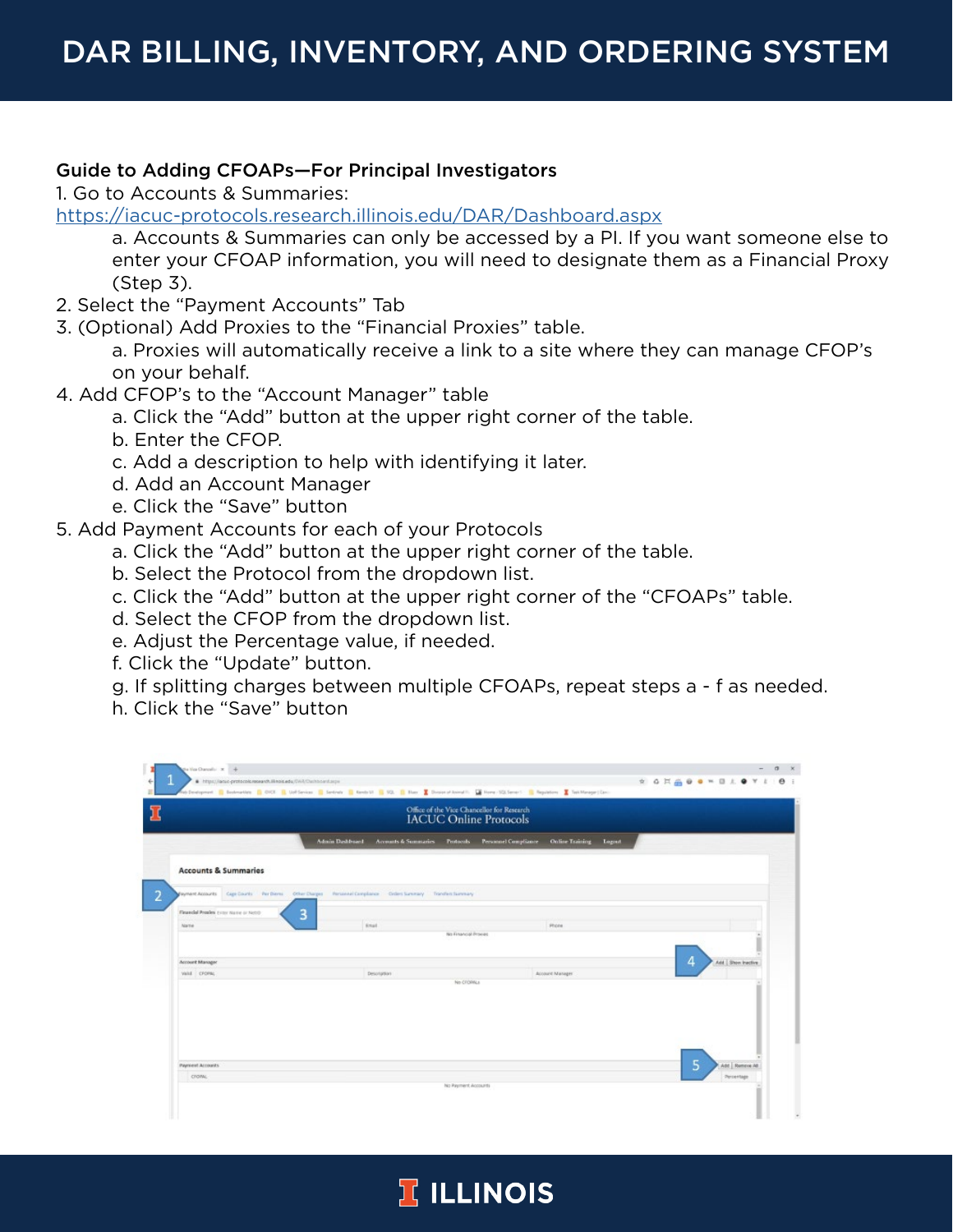#### **Guide to Adding CFOAPs—For Financial Proxies**

1. Go to the Financial Proxy Page:<https://dar.research.illinois.edu/financialproxy/default.aspx> 2. From the dropdown in the upper right, select the Principal Investigator you are managing accounts for.

- 3. Add CFOP's to the "Account Manager" table
	- a. Click the "Add" button at the upper right corner of the table.
	- b. Enter the CFOP.
	- c. Add a description to help with identifying it later.
	- d. Add an Account Manager
	- e. Click the "Submit" button
- 4. Add Payment Accounts for each of their Protocols
	- a. Click the "Add" button at the upper right corner of the table.
	- b. Select the Protocol from the dropdown list.
	- c. Click the "Add" button at the upper right corner of the "CFOAPs" table.
	- d. Select the CFOP from the dropdown list.
	- e. Adjust the Percentage value, if needed.
	- f. Click the "Update" button.
	- g. If splitting charges between multiple CFOAPs, repeat steps a f as needed.
	- h. Click the "Submit" button

| problems of C.X. +                                                 |                                                                                                                                                                                                                                |                 | $ \alpha$ x                            |
|--------------------------------------------------------------------|--------------------------------------------------------------------------------------------------------------------------------------------------------------------------------------------------------------------------------|-----------------|----------------------------------------|
| 1<br># https://dacressorth.itinois.edu/financialproxy/default.org/ | Web Development   Septembles   OVCE   Unfiberium   Sentech   Sentech   SQL   Sam   Donne of Annal 1,   Steven   St. Senat:   St. September   St. Senator   St. Senator   St. Senator   St. Senator   St. Senator   St. Senator |                 | * GHAOO*BLOY ! 0 !                     |
| <b>DAR APPLICATION</b>                                             |                                                                                                                                                                                                                                |                 | <b>&amp; tespma Perry</b> ₩            |
| <b>FINANCIAL PROXY</b>                                             |                                                                                                                                                                                                                                | $\overline{2}$  | Manage accounts for<br>Brosco, Michael |
| <b>Account Manager</b>                                             |                                                                                                                                                                                                                                |                 | 3<br>Add Show Inactive                 |
| Valid CFORML                                                       | Description                                                                                                                                                                                                                    | Account Manager |                                        |
| 1-000000-000000-(ACCT)-000000-<br>No                               | This description can be used as a reminder for you and your team.                                                                                                                                                              | Perzy, Benjamin | Este<br><b>Deachwate</b>               |
| Fayment Accounts                                                   |                                                                                                                                                                                                                                |                 | 4<br>Add Remove All                    |
| <b>CFOPAL</b>                                                      |                                                                                                                                                                                                                                |                 | Percentage                             |
| - Detault                                                          |                                                                                                                                                                                                                                |                 | Edit Delete                            |
|                                                                    |                                                                                                                                                                                                                                |                 | 130.00 %                               |
|                                                                    |                                                                                                                                                                                                                                |                 |                                        |
|                                                                    |                                                                                                                                                                                                                                |                 |                                        |
| C2018 University of Bleass Board of Trustees   Privacy Notice      |                                                                                                                                                                                                                                |                 |                                        |

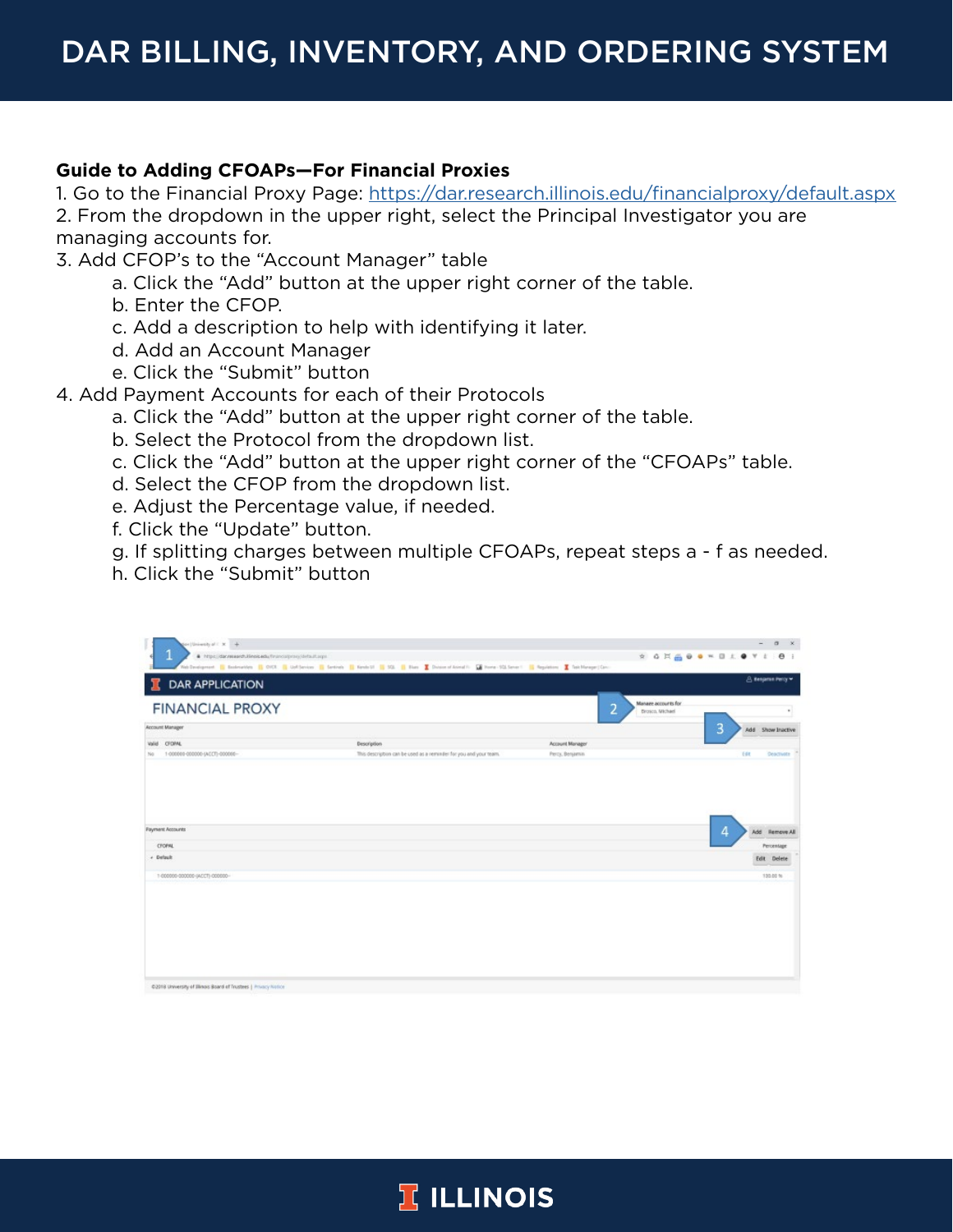## Guide for Account Managers

1. Go to the Account Managers Report page: <https://dar.research.illinois.edu/BudgetOfficer/default.aspx>

2. Use the parameters to create the report you want.

a. Note: The initial report is all the charges you can see from the previous month. 3. (Optional) Export the report to Excel with the "Excel" button.

## Guide to Accessing Animal Management

*Note:* Many features are available from the Animal Management screen, including animal usage numbers, animal procurements, cage count/per diems data, and breeding/ client-owned reporting. It is accessible by all members of a protocol.

1. Go to the Protocols page:<https://iacuc-protocols.research.illinois.edu/Default.aspx>

- 2. Find the protocol you are working on.
- 3. Click Manage Animals.

a. *Note:* Animal Management is only available for approved protocols.

## Guide to Ordering Animals

1. Go to Animal Management for the protocol you want to order animals for.

- 2. Go to the Animals Orders tab.
- 3. Click Create New Order.
- 4. Fill out the form.
- a. *Note:* fields marked with a red \* are required.
- 5. Click Next.
- 6. Add the CFOAP(s) that will be billed for this order.
	- a. Click Add.
	- b. Select CFOAP and Percentage.
	- c. Click Update.
	- d. Repeat steps a c if using multiple CFOAPs.

e. *Note:* If your CFOAP isn't listed, the PI/Financial Proxy must first add it on the Accounts & Summaries page.

7. Click Place Order.